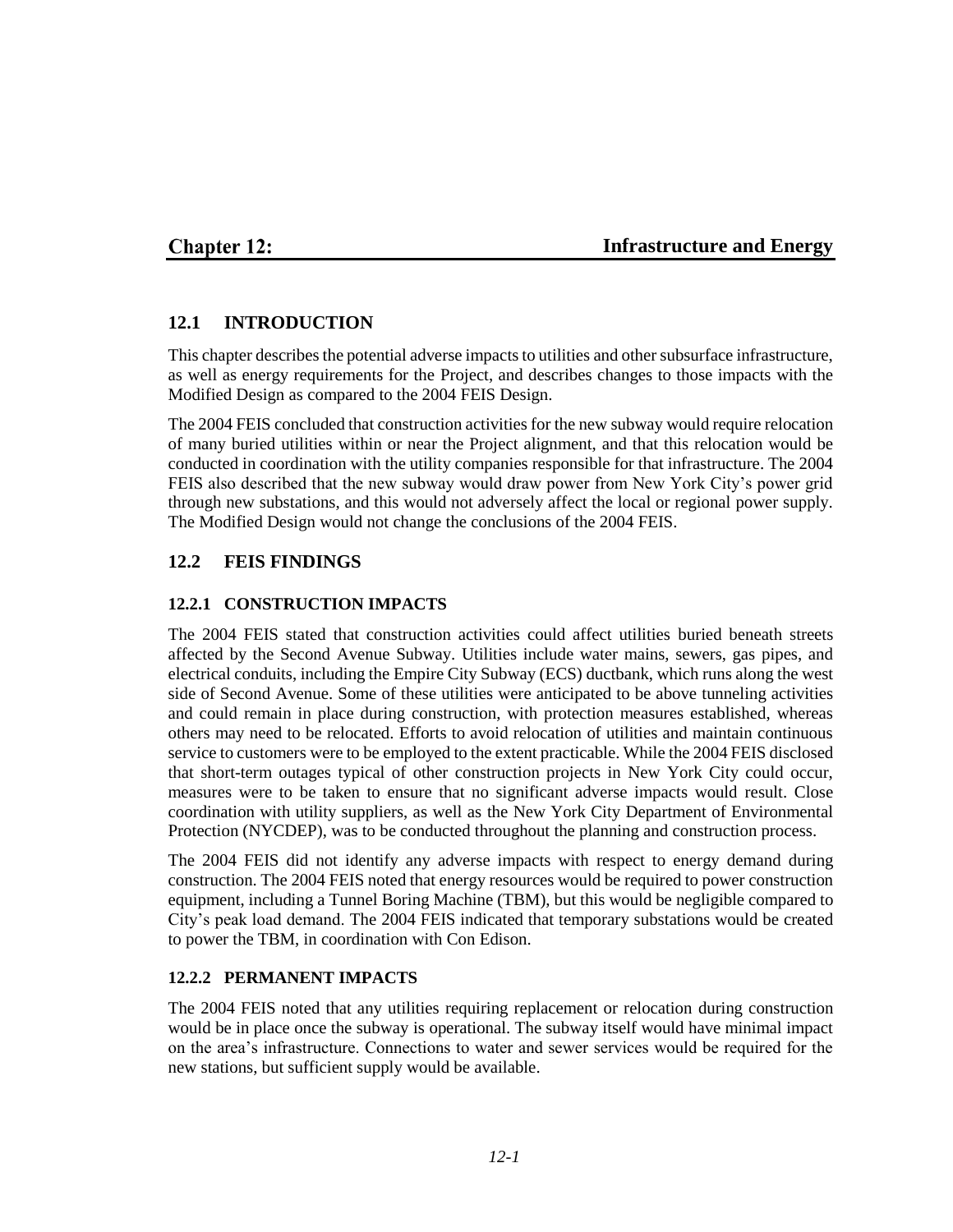The 2004 FEIS stated that power would be obtained from the existing Con Edison electrical grid, distributed through substations within the below-ground station boxes. It was estimated that about 94.6 megawatts (MW) of power would be required annually for the Second Avenue Subway, which would be a very small fraction of the total energy consumed in New York City (about 0.7 percent of the projected 2020 load of 13,400 MW within the city). It was also stated that although substations produce electromagnetic fields (EMFs), there was general consensus at the time among the medical and scientific community that there was insufficient evidence to prove that EMFs cause adverse health effects. A 2002 study by Enertech Consultants, which took measurements near Consolidated Edison substations in Manhattan, also found that EMF levels are indistinguishable from background within a very short distance from the substations.

# **12.3 UPDATE OF BACKGROUND CONDITIONS**

No substantial changes in utility infrastructure or energy supply has occurred along the Phase 2 alignment since the 2004 FEIS. As the Phase 2 preliminary engineering design has advanced, construction work zones along side streets adjacent to Second Avenue and 125th Street have been refined and include areas not previously included. A full utility survey will be conducted for Phase 2 to identify specific utility infrastructure that may be affected by the Project.

# **12.4 PHASE 2 MODIFIED DESIGN—CHANGES IN IMPACTS**

# **12.4.1 CONSTRUCTION IMPACTS**

No major changes to utility services have occurred along the Phase 2 alignment. As the preliminary engineering for Phase 2 has advanced, the construction work zone has extended along adjacent areas of some cross streets off Second Avenue near the proposed subway stations and may require protection or relocation of additional utilities, similar to those within Second Avenue.

The Modified Design includes some modifications that would help reduce impacts to utility services. For instance, the 106th Street Station platform has been shifted about five to six feet east to reduce impacts to the ECS ductbank; the tunnel at the 125th Street curve and the 125th Street station would be about 20 feet deeper than originally designed, providing greater separation from utilities; and the deeper 125th Street station would substantially reduce cut-and-cover construction along 125th Street, thereby reducing potential utility conflicts in this area.

To expedite construction, based on experience gained during construction of Phase 1 and other major transit projects, MTA intends to implement an early utility relocation program to address a portion of the utility relocation work needed to prepare for the upcoming heavy construction. By performing some major utility relocations along Second Avenue in advance of the underground station shells and tunnel construction, unanticipated complications can be resolved in advance, thereby reducing the risk of construction delays in the follow-on contracts.

# **12.4.2 PERMANENT IMPACTS**

As with the 2004 FEIS Design, any utilities affected by the Modified Design would be relocated or replaced once Phase 2 is operational. Some of these utilities may benefit from replacement with new and updated materials. Entrances and ancillary facilities would continue to require water and sewer connections in coordination with NYCDEP, and energy supply would continue to be coordinated with Con Edison. Due to new flood protection standards, substations would be